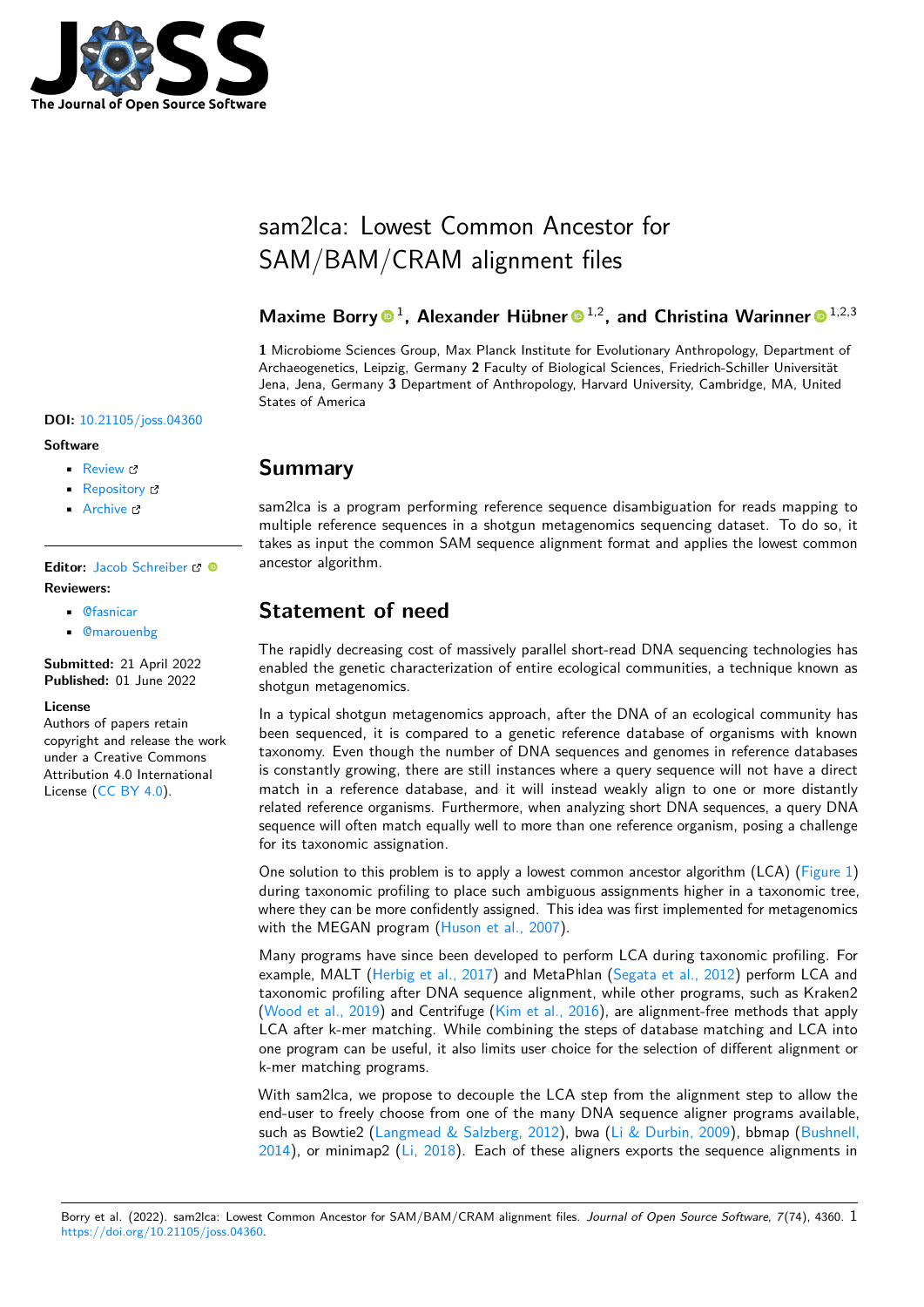

the widely adopted Sequence Alignment Map format (SAM) [\(Li et al., 2009\)](#page-2-9), or in its binary (BAM), or compressed representation (CRAM), which sam2lca uses as an input.

The use of the SAM file format enables easier integration of sam2lca in a wide variety of analysis workflows, which often already contain steps generating or using SAM/BAM/CRAM files, and allows for an easy subsequent analysis using well-established programs, such as SAMtools [\(Li et al., 2009\)](#page-2-9).

<span id="page-1-0"></span>

**Figure 1:** Example of the LCA algorithm with NCBI TAXIDs. Taxons and their LCA are displayed in the same color. The lineage for each taxon is shown with a one letter code for the rank, and the corresponding TAXID. The LCA of s:562 (E. coli species) and s:622 (S. dysenteriae species) is f:543 (Enterobacteriaceae family). The LCA of s:82981 (L. grimontii species) and s:158841 (L. richardii species) is g:82980 (Leminorella genus). The LCA of s:2562891 (E. alba species), s:623 (S. flexneri species) and s:2498113 (*J. zhutongyuii* species) is o:91347 (Enterobacterales order)

#### **Implementation**

sam2lca is a program written in Python, which takes as an input an indexed and sorted SAM/BAM/CRAM alignment file. Broadly, the program consists of four main steps. First, reference sequence accessions, present in the BAM file header section, are converted to taxonomic identifiers (TAXID) using a RocksDB persistent key-value store [\(Dong et al., 2021\)](#page-2-10). The alignment section of the BAM file is then parsed with Pysam [\(pysam-developers, 2022\)](#page-2-11) and a dictionary is created to match single and multi-mapping query sequences/reads to the TAXID(s) of their matching reference sequence(s). Next, if a read has been matched to multiple TAXIDs, the LCA implementation of Taxopy [\(Camargo, 2022\)](#page-2-12) is used to attribute it to the lowest common ancestor, using the NCBI taxonomy by default. Finally, each TAXID is used to retrieve its associated taxon's scientific name and taxonomic lineage, and results are saved in a JSON and CSV file. Optionally, a BAM file, similar to the input file, can be generated. This BAM file contains for each read an additional XT tag added to report the TAXID of the LCA for each read, an XN tag for the taxon's scientific name, and finally an XR tag for the taxon's rank. sam2lca is distributed through pip and conda, and the documentation and tutorials are available at [sam2lca.readthedocs.io](https://sam2lca.readthedocs.io)

Borry et al. (2022). sam2lca: Lowest Common Ancestor for SAM/BAM/CRAM alignment files. Journal of Open Source Software, 7(74), 4360. 2 [https://doi.org/10.21105/joss.04360.](https://doi.org/10.21105/joss.04360)